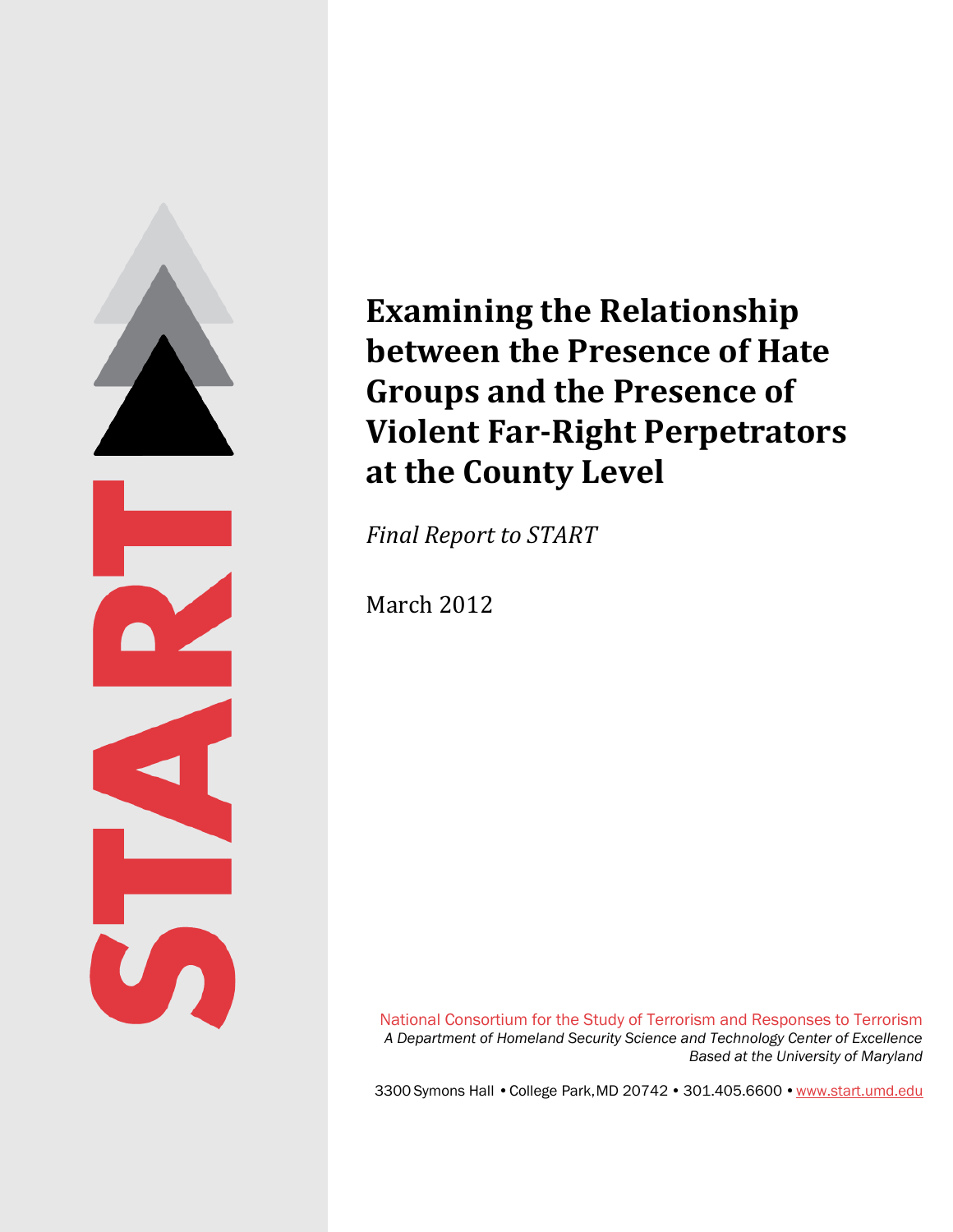

## **About This Report**

The authors of this report are Amy Adamczyk (John Jay College), Steven M. Chermak (Michigan State University), Joshua D. Freilich (John Jay College), and William S. Parkin (John Jay College). Questions about this report should be directed to Amy Adamczyk at [AAdamczyk@jjay.cuny.edu.](mailto:AAdamczyk@jjay.cuny.edu)

The views and conclusions contained in this document are those of the authors and should not be interpreted as necessarily representing the official policies, either expressed or implied, of the U.S. Department of Homeland Security or START.

# **About START**

The National Consortium for the Study of Terrorism and Responses to Terrorism (START) is supported in part by the Science and Technology Directorate of the U.S. Department of Homeland Security through a Center of Excellence program based at the University of Maryland. START uses state-of-the-art theories, methods and data from the social and behavioral sciences to improve understanding of the origins, dynamics and social and psychological impacts of terrorism. For more information, contact START at [infostart@start.umd.edu](mailto:infostart@start.umd.edu) or visit [www.start.umd.edu.](http://www.start.umd.edu/)

### **Citations**

To cite this report, please use this format:

Adamczyk, Amy and Steven M. Chermak, Joshua D. Freilich, William S. Parkin. "Examining the Relationship between the Presence of Hate Groups and the Presence of Violent Far-Right Extremists at the County Level," Final Report to START. College Park MD: START, 2012.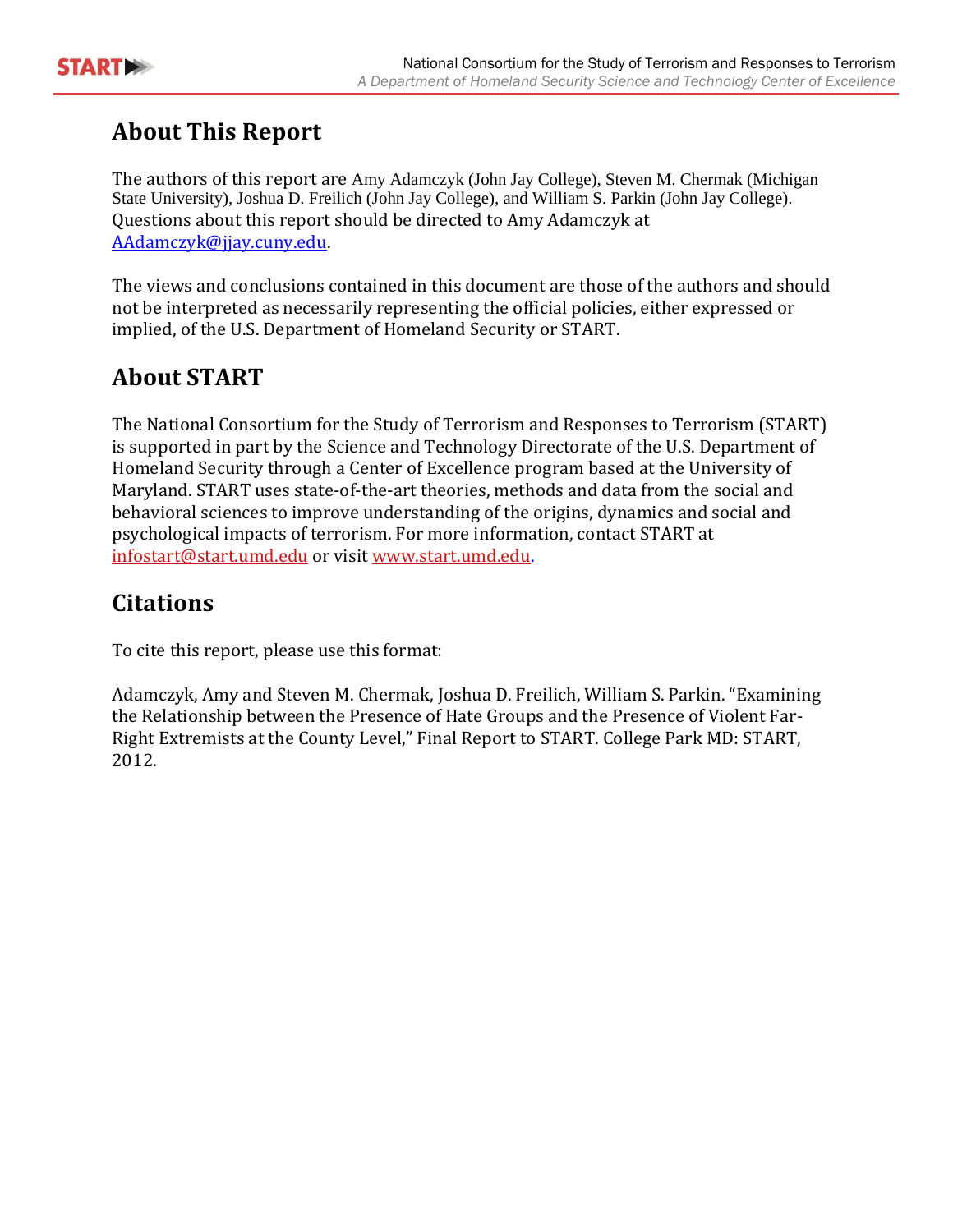### **Executive Summary**

This report examines the relationship between the presence of hate groups in a county and the presence of violent far-right perpetrators (VFRP) of ideologically motivated homicide attacks in that county. We compiled data on the number of white and black hate groups within each U.S. county and analyzed the relationship between the number of hate groups within a county and the odds that a known VFRP resided in the county, controlling for other key variables.

The key outcome variable for this study was whether a county had at least one violent far-right perpetrator (VFRP) in residence. We identified 246 suspects that were involved in 126 far-right ideologically motivated homicides between 1990 and 2008. The suspects resided in 94 U.S. counties. We used the Southern Poverty Law Center's (SPLC) Annual Hate Crime Listing Reports to identify the number of black and white hate-groups in a county. The SPLC reports included 5,420 groups located within 3,107 US counties. We also investigated variables that prior research has found to be related to ideological violence as well as general demographic variables, including socioeconomic variables, social disorganization variables, and a measure of social vulnerability.

We present the results from three types of analysis. First, we provide maps that depict the clustering of VFRPs and demonstrate that, while most U.S. counties did not have a VFRP, there were clusters in California, Florida, Washington State and Oregon. These clusters overlapped with the presence of white and black hate groups. Second, we examine the correlations between county-level data on the presence of at least one VFRP, the number of white and black hate groups present, and the control variables. There are large correlations between size of a county's population, the total number of white hate groups, the total number of black hate groups and the presence of a VFRP. Third, we present models using multivariate logistic regression. Importantly, as the number of white hate groups increase in a county, the odds that a VFRP resides in a county increases. The number of black hate groups is not significantly related to the odds that a VFRP resided in a county. Other variables of significance include presence of Muslims in a county, county population, and population turnover.

Although it might have been expected that the number of white hate groups would be a significant predictor of the presence of a VFRP in the county, it is important to have this assumption empirically supported. It highlights the need to conduct rigorous evaluations and original research to inform threat assessments. We also find that measures related to social disorganization are important to explaining the presence of a VFRP. Future research should examine these characteristics in more detail, and investigate if they also explain other types of ideological violence.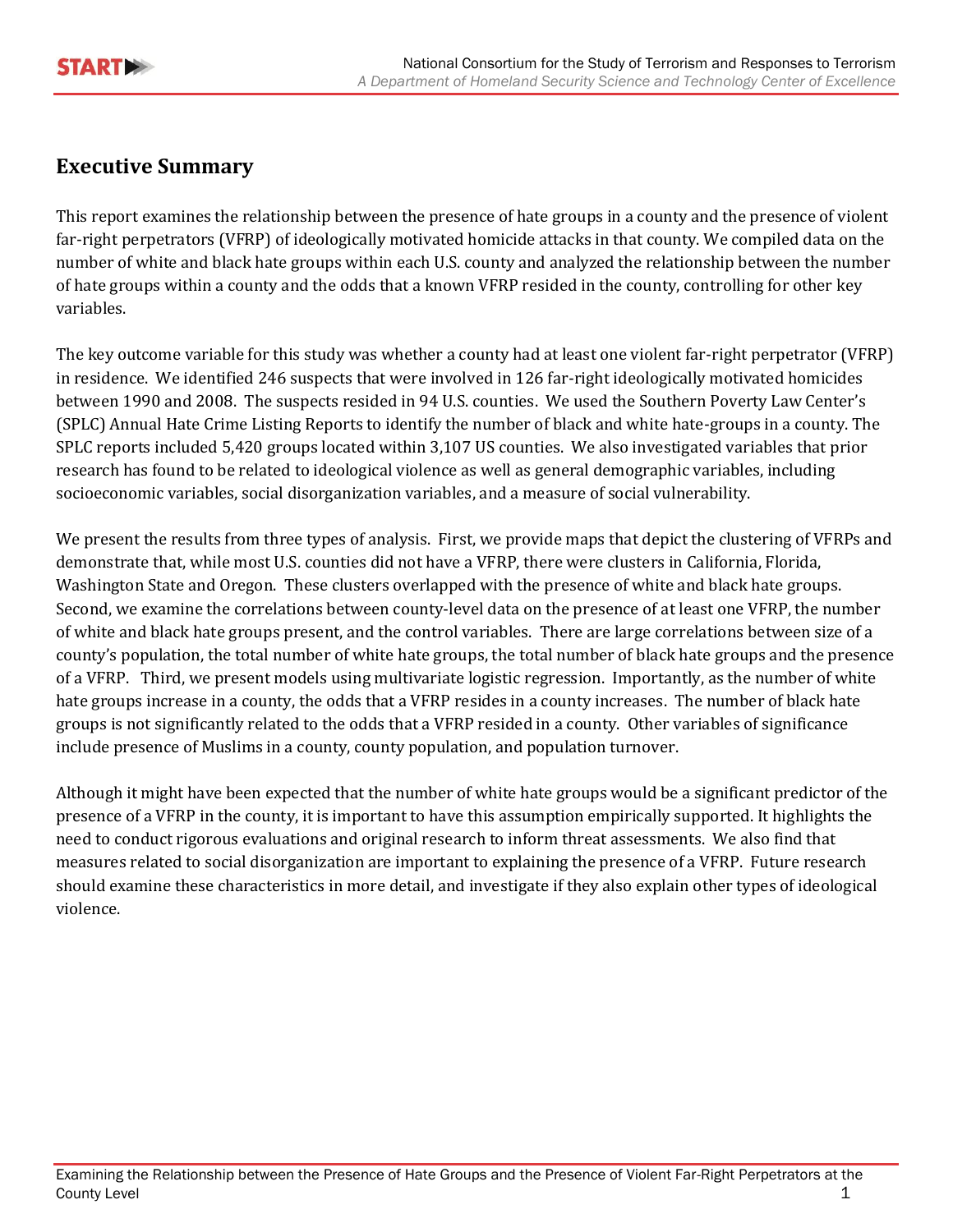### **Examining the Relationship between the Presence of Hate Groups and the Presence of Violent Far-Right Perpetrators at the County Level**

This report examines the relationship between the presence of hate groups in a county and the presence of farright perpetrators (VFRP) of ideologically motivated homicide attacks in that county. We explore whether the number of white and/or black hate groups in a county increase the likelihood that a VFRP lives in that county, controlling for other key variables. This report should interest policymakers and analysts as it makes several contributions to the extant research. First, although there is a growing body of research on ideologically motivated violence, there is almost no research on county-level predictors of violent extremism. There are a few studies that examine county-level predictors or identify terrorism hot-spots nationally, but most focus on a single state and not the entire United States (LaFree and Bersani 2012; McVeigh 2004; Van Dyke and Soule 2002). Second, state and local law enforcement personnel share concerns about the nature of the threat posed by violent far-right extremists (Freilich, Chermak and Simone 2009), and there is evidence far-right extremists have in fact committed scores of violent acts in recent years (Chermak, Freilich, Parkin & Lynch, 2012; Freilich, Chermak, Belli, Gruenewald & Parkin 2012). Third, to date, no study has examined whether the presence of hate groups is associated with the presence of ideological violence. In fact, one of this study's greatest strengths is examining this behavioral indicator and its relationship to extremist violence. Previous studies have relied on either attitudinal surveys or case studies to study the emergence of violent extremism, with many focused on examples of violent extremism from the distant past. For example, social movement scholar Rory McVeigh's (2009) general theory of far-right mobilization seeks to explain the rise of all far-right social movements. McVeigh asserts that macro-level changes facilitate the growth of far-right extremist groups in some areas but not in others and that far-right extremist groups emerge in response to the devaluation of their constituents' economic, political, and status-based purchasing power. McVeigh tested his theory by examining changes in the KKK's activities across the United States in the 1920s. He did not explore whether the presence of the groups or their activities had any relationship to the extensive Klan violence occurring during that period. Thus, compiling data about the presence or absence of hate groups in a county provides a rare opportunity to examine whether the presence of such groups in a county increases the likelihood that violent far-right extremists live in that county.

This study investigated if the number of hate-groups in a county is related to the likelihood that a VFRP also resided in the county. The key outcome variable for this study was whether a county had at least one VFRP in residence.1 For a county to be coded as having a VFRP in residence: (1) there had to be clear evidence that the perpetrator living in the county adhered to a far-right belief system;2 (2) the VFRP must have committed a homicide between 1990-2008; and (3) the motive for the homicide had to be ideological. The data on VFRPs were derived from the Extremist Crime Database (ECDB), a national open-source database that includes data about

 $\overline{\phantom{a}}$ <sup>1</sup> The vast majority of the VFRPs in this study were arrested. However, 14 of the suspects included in the analysis were technically not arrested. Six of these suspects committed suicide before their arrest, and 5 were killed by law enforcement before they could be arrested (For these 11 suspects the police were either in the process of arresting them, or the police had evidence to make an arrest). Three others were in prison at the time of the incident (prison murders). For all 14 of these perpetrators the open source information that we collected specifically discussed their linkage to the homicide at issue and described their extremist activities. Finally, another 3 far-right perpetrators were juveniles, and were never identified. Importantly, these 3 perpetrators were not used in our analysis.

<sup>&</sup>lt;sup>2</sup> Far-right extremists believe that their personal or national 'way of life' is under attack. Sometimes such beliefs are vague, but for some the threat originates from specific racial or religious groups. They believe that they must be prepared to defend against this attack by participating in paramilitary training or survivalism. These extremists are fiercely nationalistic, anti-global, suspicious of federal authority and reverent of individual liberties, especially their right to own guns and be free of taxes. They believe in conspiracy theories involving imminent threats to national sovereignty or personal liberty and beliefs (Freilich and Chermak 2009; Freilich, Chermak, Belli, Gruenewald and Parkin 2012).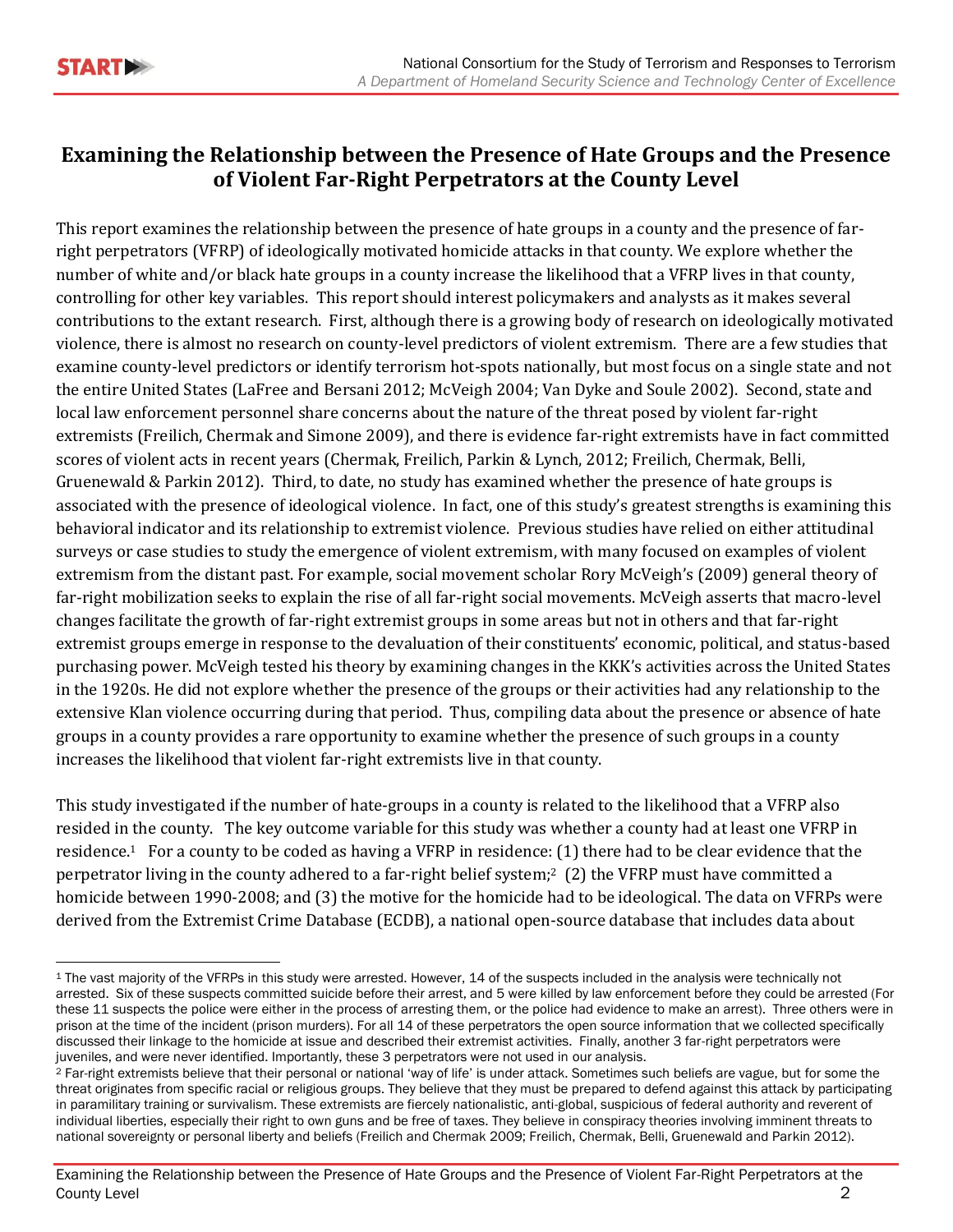violent, financial, and foiled plots committed by far-right, far-left, and al-Qa'ida-influenced extremists. We extracted from the ECDB information on homicides that were ideologically motivated and committed by far-right extremists in the United States, and then coded the county of residence for each perpetrator identified in this subset of the ECDB. We were able to determine county of residence for 94% of the suspects (n=231) in the database. After placing suspects within their county of residence, we identified 94 U.S. counties that had been home to at least one VFRP.

Our measure of the number of hate groups in a county was derived using the Southern Poverty Law Center's (SPLC) Annual Hate Crime Listing Reports. Importantly, we subdivided the number of hate groups within a county into white and black hate groups. The SPLC's Hate Crime Listing places groups into several categories. We combined racist skinheads, skinheads, identity, white nationalists, Ku Klux Klan, Neo-Confederates, and Neo-Nazis in the white hate group count. All groups identified as black separatists were combined into the black hate group count. There are few sources that systematically and regularly maintain listings of individual far-right violent and nonviolent hate groups. An exception is the SPLC listing. The listing is the best available source for several reasons. First, the report is published annually; one issue every year includes a state-by-state listing of all known hate groups in the United States. Second, although scholars have noted problems with SPLC procedures for identifying hate incidents or groups (Chermak 2002; Freilich and Pridemore 2006), the SPLC has used the same set of strategies to identify hate organizations over time, relying on "hate group publications and websites, citizen and law enforcement reports, field sources and news reports" (SPLC 2011), providing a consistent measure. Third, unlike law enforcement agencies and others that compile intelligence information only on criminally active groups, the SPLC tracks violent and non-violent groups. Significantly, the SPLC specifically excludes websites that are the work of a lone person not affiliated with a group.

The compilation of groups listed in the SPLC reports was cumbersome. For each annual report, we recorded every group listed in the report organized by state and listed if it was a white hate group or a black hate group. For some groups, information on the county in which the hate group was located was provided by the SPLC, but for many others, we had to open source search for this information. We followed this procedure for each successive year, adding groups that were not previously identified or indicating their presence for another year as appropriate. For example, if the White Knights of the KKK were listed in the 1990 report, we recorded the group and identified the state and county where it was located. If the group was again identified in the 1991 report (for the same state/county), we tallied an additional year for that group. If a group appeared in the 1991 report but was not listed in the 1990 report, we added the group to the master list.

In all, the SPLC reports included 5,420 groups located within 3,107 U.S. counties.3 After the inventory of hate groups by county by year was compiled we created three measures related to the presence of hate groups in a county: (i) whether the county housed a hate group or not during the period from 1990 - 2008; (ii) how many unique hate groups were located in that county during that timeframe; and (iii) the average number of years that each group existed in that county. For the analysis described below, we use the total number of white and black hate groups present in a county from 1990 - 2008 as independent variables.

We also include in the analysis control variables that prior research has found to be related to ideological violence as well as a range of general demographic variables. These variables were taken from three sources; (1) the 2000 US Census; (2) the Association of Religion Data Archive; and (3) data provided from the National Consortium for

 $\overline{a}$ <sup>3</sup> This report does not examine activities in either Hawaii or Alaska.

Examining the Relationship between the Presence of Hate Groups and the Presence of Violent Far-Right Perpetrators at the County Level 3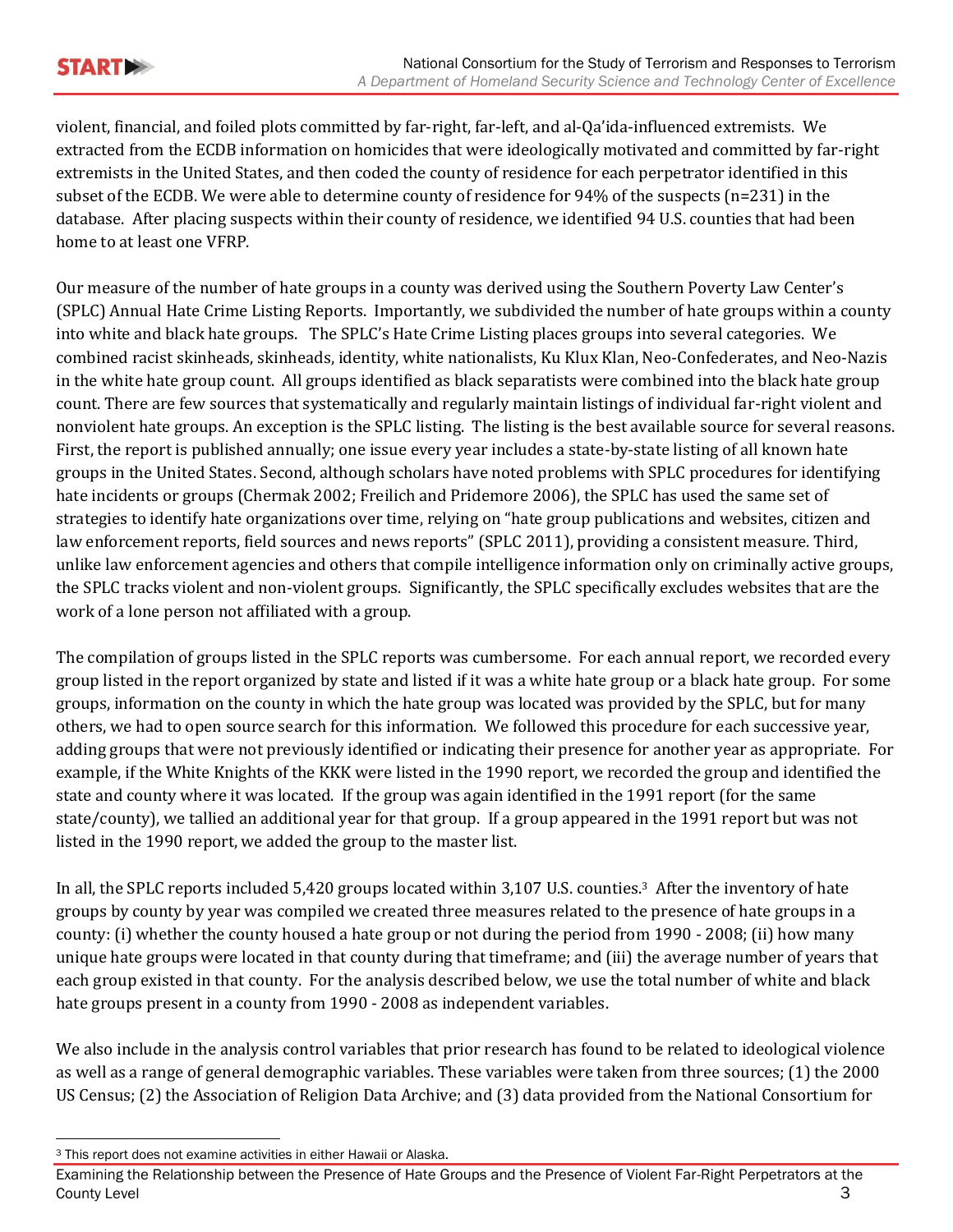the Study of Terrorism and Responses to Terrorism (START). These variables include socioeconomic variables, such as percentage of the county's population living below the poverty level and percentage of female headed households; social disorganization variables, such as the percentage of population that moved during the last five years; and a measure of social vulnerability. The measure of social vulnerability was created with START funding by the Hazards and Vulnerabilities Research Institute. The measure represents a counties vulnerability to environmental hazards (see Hazards and Vulnerabilities Research Institute, 2011). Demographic variables include county population and the gender, racial, and religious composition of the county's residents.<sup>4</sup>

We began our analysis by providing maps that display the clustering of ideological homicide perpetrators, white hate groups, and black hate groups. The first map (Figure A) displays counties that had at least one VFRP in residence during the study period (N=94). This map demonstrates that the vast majority of the counties did not have a VFRP in residence at any point. Importantly though, there were a few clusters of counties in California, Florida, Washington and Oregon that had VFRPs in residence.



#### **Figure A.**

The second map (Figure B) depicts white hate groups by county. Unsurprisingly, hate groups were in more counties than VFRPs. Interestingly though there appears to be a similar clustering of groups as depicted in Figure A. Counties in California, Washington, Oregon, and Florida seem to have a large number of hate groups clustered in areas that had VFRP in residence.

 $\overline{\phantom{a}}$ <sup>4</sup> In contrast to Catholics, mainline Protestants, Evangelicals, and Jews, Muslims make up a small part of the religious landscape of the United States. Therefore rather than examining rates of adherence among Muslims, we decided to make the Muslim variable dichotomous where 0=no Muslims in the county; and 1=Muslims present in the county.

Examining the Relationship between the Presence of Hate Groups and the Presence of Violent Far-Right Perpetrators at the County Level 4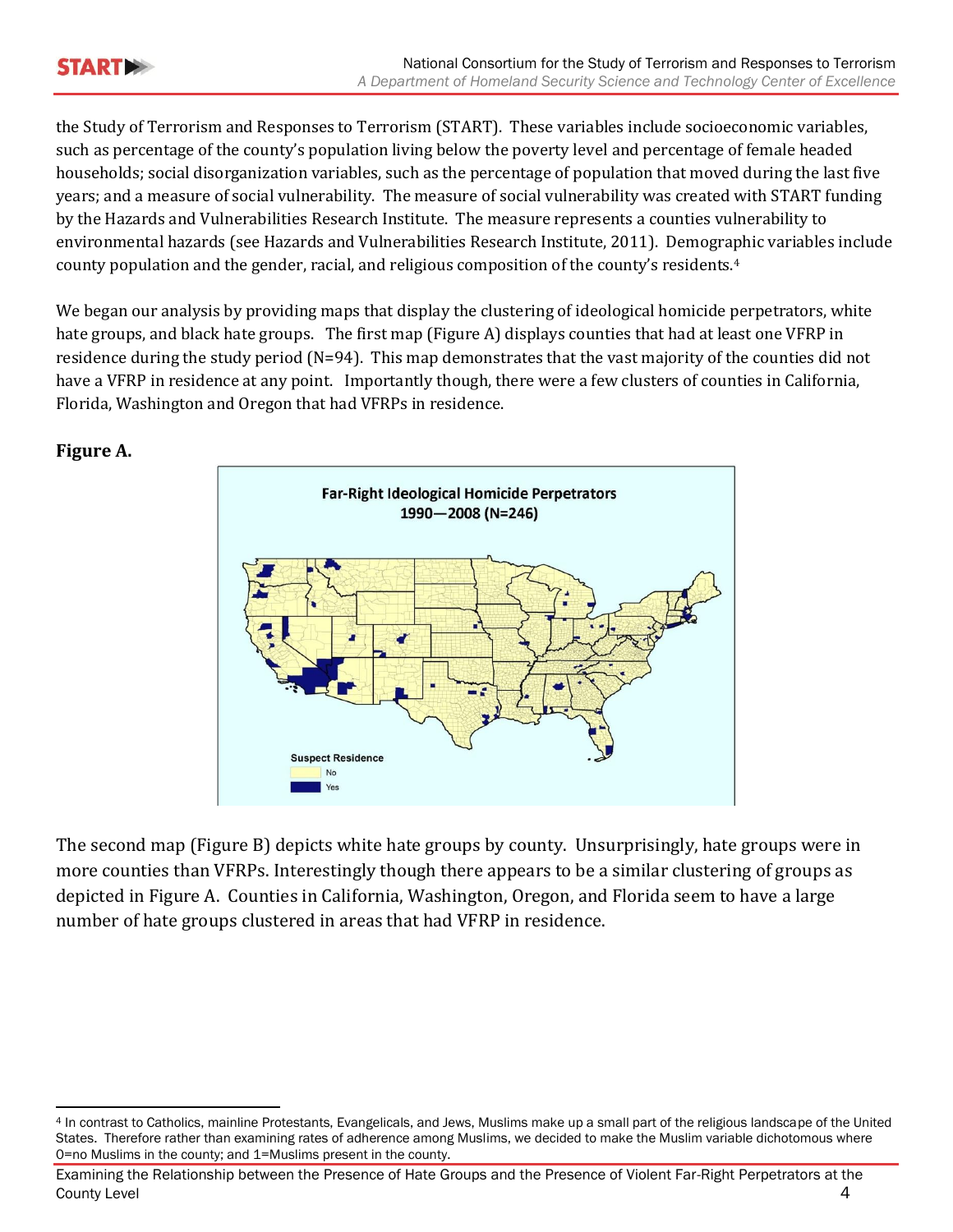#### **Figure B.**



The third map (Figure C) depicts black hate groups by county. Although there are fewer black hate groups than white hate groups, their locations overlap somewhat with white hate groups. These groups were also concentrated in Florida, California and Washington.



#### **Figure C.**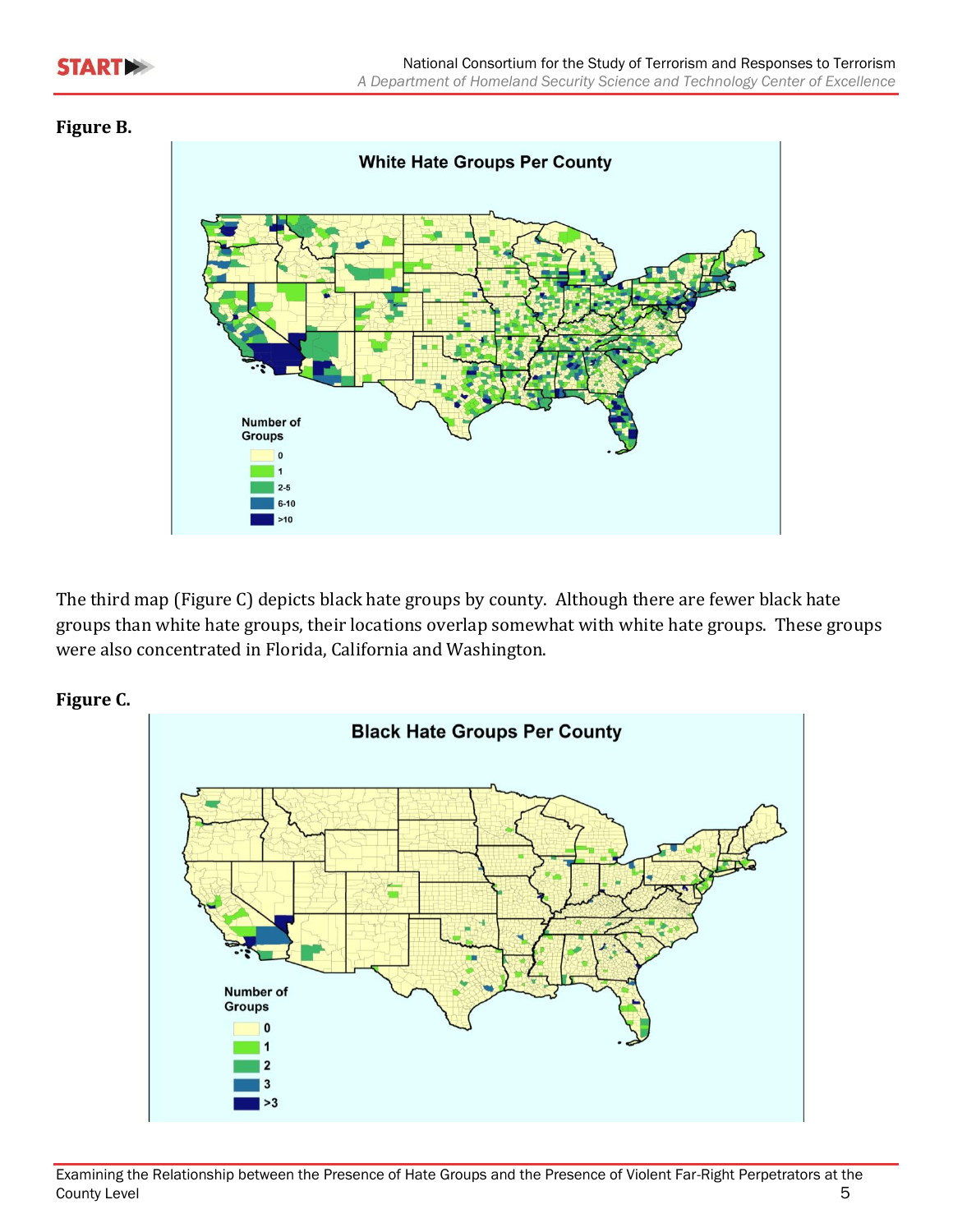The second step in our analysis was to examine the correlations between the county-level data on the presence of at least one VFRP, the number of white and black hate groups<sup>5</sup> present, and the control variables. Table 1 presents these correlations. Not surprisingly, the largest correlation is between the size of a county's population and the presence of a VFRP. Counties that have larger populations are more likely to have a VFRP in residence. The next largest correlation is between the presence of a VFRP and the total number of white hate groups in a county, followed by the total number of black hate groups: Counties with more hate groups also are more likely to have a VFRP in residence. In addition, all religion variables included as controls are significantly correlated with the presence of a VFRP in a county: A higher rate of Evangelical adherence was negatively associated with the presence of a VFRP while a higher rate of Catholic adherence and the presence of Muslims are positively correlated with the presence of a VFRP in a county. The social vulnerability measure and the percentage of the county's population below the poverty level are negatively associated with presence of a VFRP such that counties that were higher in social vulnerability and had a higher percentage of the population living in poverty were less likely to have a VFRP in residence. Conversely, counties that had higher percentages of female headed households and higher percentages of residents that moved in the last five years are more likely to have a VFRP in residence.

|                                               | VFRP in residence in county  |
|-----------------------------------------------|------------------------------|
| <b>Independent Variables</b>                  |                              |
| Total white hate groups in county             | $0.3982*$                    |
| Total black hate groups in county             | $0.2693*$                    |
| <b>Control Variables</b>                      | $\ddot{\phantom{a}}$         |
| Evangelical rates of adherence per 1000       | $-0.0705*$                   |
| Muslims present in county $(0 \text{ or } 1)$ | $0.2520*$<br>$\ddot{\cdot}$  |
| Catholic rates of adherence per 1000          | $0.0526*$                    |
| County Population per 1,000                   | $0.4003*$<br>$\ddot{\cdot}$  |
| Social vulnerability index percentile         | $-0.0656*$<br>÷              |
| Percentage of county below poverty level      | $-0.0582*$<br>$\ddot{\cdot}$ |
| Percentage that has moved in last 5 years     | $0.1609*$<br>:               |
| Percentage of female headed households        | $0.0529*$                    |
| Percentage foreign born                       | $0.2228*$<br>$\ddot{\cdot}$  |
| Percentage Black/African American             | 0.0186                       |
| Percentage male                               | $-0.0285$                    |
| $* = < .05$                                   |                              |

**Table 1. Correlations between Key County Characteristics and Outcome: Presence or Absence of VFRP in Residence in the County (N=3,107)**

Since many of the control variables are also correlated with one another, we also examined which variables had independent effects and whether the total number of white or black hate groups would be

 $\overline{\phantom{a}}$ <sup>5</sup> We also conducted the analysis with a dichotomous measure of black and white hate groups where 0=no group present and 1=any groups present. But, the effects appeared larger and more robust when we used the count instead of the dichotomous measure.

Examining the Relationship between the Presence of Hate Groups and the Presence of Violent Far-Right Perpetrators at the County Level 6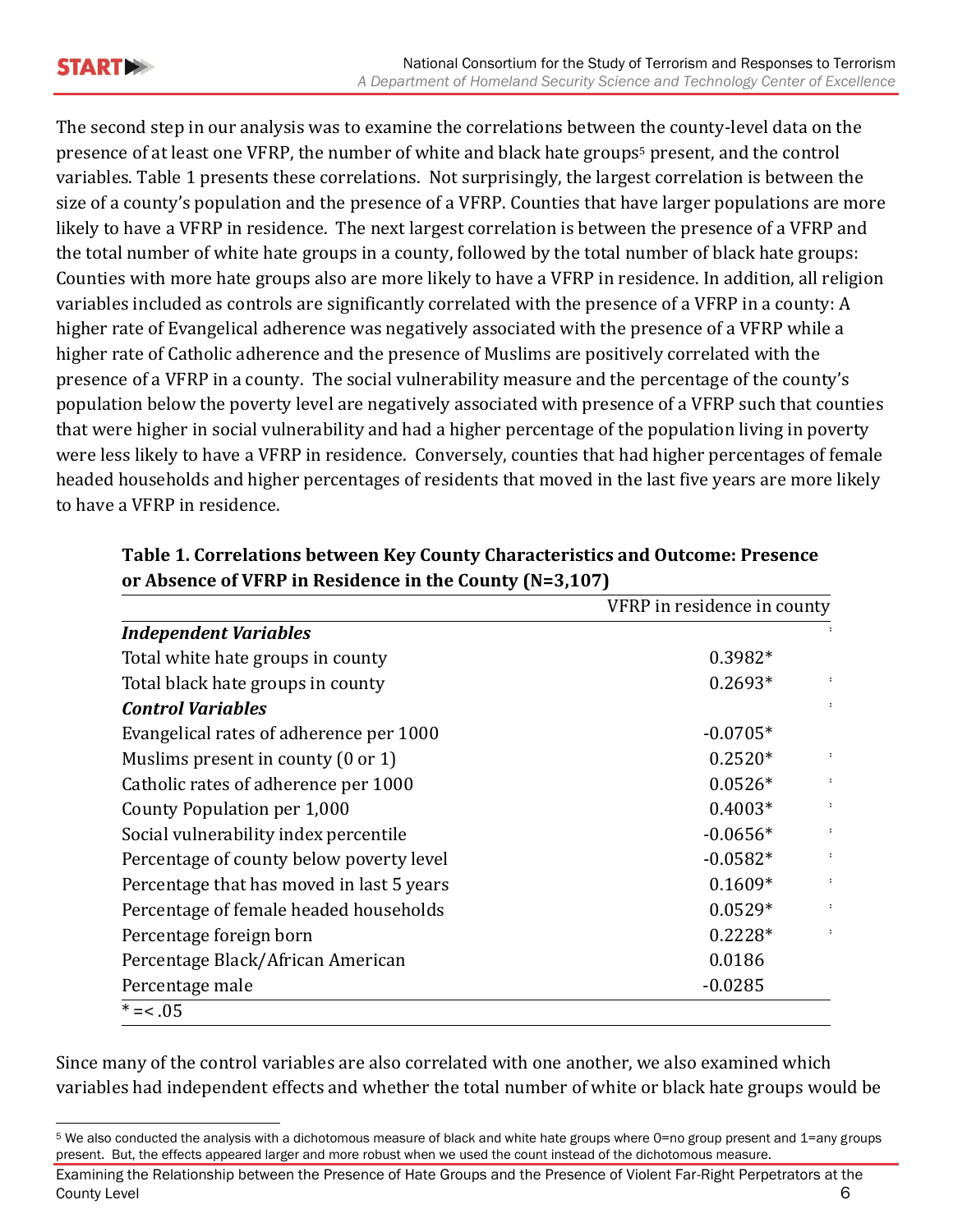significant predictors of the presence of a VFRP in the context of control variables. In other words, we investigated if county characteristics (i.e., percentage black, high levels of poverty) could partially explain both the number of white hate groups and the presence of a VFRP. We wanted to see whether after accounting for these county characteristics, our key relationships would remain, suggesting that the number of hate groups is more directly related to the presence of a VFRP and not the result of a third factor (i.e., percentage black). Table 2 presents our logit regression analysis of presence of a VFRP. Model 1 includes only county population, which, as expected, was significant and explained a large proportion (22%) of the variance. In other words, 22% of the distribution of counties in whether or not they have a VFRP is explained by a county's population size. Model 2 includes the control variables, and several of them were significant. As the percentage of a county's population below the poverty level increased, the odds of a VFRP residing in the county decreased. Conversely, higher percentages of female-headed households were associated with increased odds that a VFRP resided in a county. Similarly, as the percentage of a county's population that moved in the last five years increased, so did the odds that a VFRP lived in the county. In other words, VFRPs are more likely to reside in counties that have higher population turnover. This finding is consistent with research by LaFree and Bersani (2012), which found that a terrorist attack is less likely in more residentially stable counties (see Table 10, p. 26). Finally, higher percentages of African Americans in a county were associated with lower odds of having a perpetrator in residence.

|                                                               | M1         | M <sub>2</sub>    | M <sub>3</sub> | M4          | M <sub>5</sub> | M6          |
|---------------------------------------------------------------|------------|-------------------|----------------|-------------|----------------|-------------|
| County Population per 1,000                                   | $0.003$ ** | $0.003$ **        | $0.002$ **     | $0.003$ **  | $0.002$ **     | $0.002$ **  |
| Social vulnerability index percentile                         |            | $-0.008 +$        | $-0.008 +$     | $-0.008 +$  | $-0.008 +$     | $-0.008 +$  |
| % of county below poverty level                               |            | $-0.103$ **       | $-0.096$ **    | $-0.102$ ** | $-0.090$ **    | $-0.095$ ** |
| % of female headed households                                 |            | $0.688$ **        | $0.654$ **     | $0.694$ **  | $0.611$ **     | $0.643$ **  |
| % of county that has moved in last 5<br>years                 |            | 0.116<br>$***$    | $0.104$ **     | $0.117$ **  | $0.094$ **     | $0.089$ **  |
| % foreign born                                                |            | $-0.024$          | $-0.007$       | $-0.026$    | $-0.013$       | $-0.008$    |
| % Black/African American                                      |            | $-0.050$<br>$***$ | $-0.050$ **    | $-0.049$ ** | $-0.051$ **    | $-0.056$ ** |
| % male                                                        |            | $-0.049$          | $-0.041$       | $-0.049$    | $-0.019$       | $-0.011$    |
| Total white extremist groups                                  |            |                   | $0.057$ *      |             | $0.049$ *      | $0.049 +$   |
| Total black extremist groups                                  |            |                   |                | $-0.072$    |                |             |
| Muslims present in county $(0 \text{ or } 1)$                 |            |                   |                |             | $0.652$ *      | $0.711$ *   |
| Evangelical adherence rates per 1000                          |            |                   |                |             |                | 0.000       |
| Catholic rates of adherence per 1000                          |            |                   |                |             |                | $-0.001$    |
| Pseudo R-squared                                              | 0.22       | 0.29              | 0.29           | 0.29        | 0.30           | 0.30        |
| Logit coefficients are reported<br>*= $< 0.05$ , **= $< 0.01$ |            |                   |                |             |                |             |

#### **Table 2. Logit Regression Analysis of County Characteristics (Number of Hate Groups and Control Variables) for Explaining Presence of a VFRP (N=3,107**)

Examining the Relationship between the Presence of Hate Groups and the Presence of Violent Far-Right Perpetrators at the **County Level** 2008 **County Level**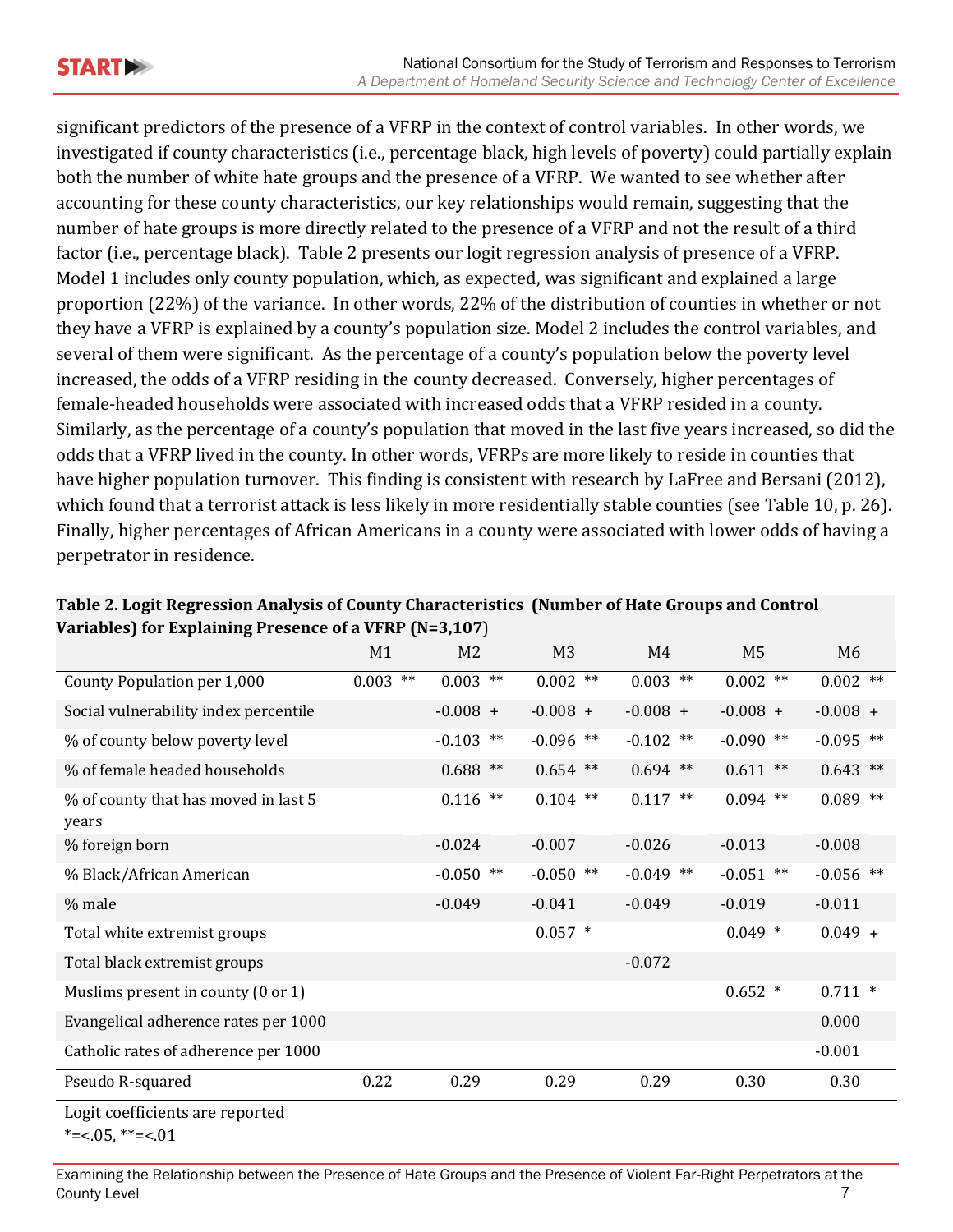

Model 3 includes the number of white hate groups, which had a significant relationship with the presence of a VFRP in a county. As the number of white hate groups in a county increased, the odds that a VFRP resided in the county also increased. Model 4 examines the number of black hate groups and, unlike the number of white hate groups, it was not significantly related to the odds that a VFRP resided in the county. Model 5 includes the presence or absence of Muslims, which was significantly related to the presence of a VFRP in a county. If there were Muslims present in the county, a VFRP was more likely to have resided in the county. Model 6 includes the remaining religion variables. In a separate analysis (not shown) we examined whether the adherence rate of Catholics, mainline Protestants, or Evangelicals were significantly related to the presence of a VFRP in a county when examined separately without any of the other religion variables. None of these variables were significant. Hence, it seems that religious adherence per se is not associated with the presence of a VFRP; rather there is something unique about the relationship between the presence of Muslims in a county and the presence of a VFRP. However, while this relationship was significant, it explained only an additional 1% in the variance.

#### **Conclusions**

Our findings raise questions that need to be explored in more detail. It is interesting that the number of white hate groups was a significant predictor of the presence of a VFRP in the county. Although this might be expected, it is important to have this assumption empirically supported. It highlights the need to conduct rigorous evaluations and original research to inform threat assessments.

Future research needs to explanation our finding that far-right hate groups predicted the presence of VFRPs at the county-level. What is the mechanism that links greater number of hate groups in a county to that county also being more likely to have a VFRP present? It is possible that the some of the groups in these counties call for violence or in some other way encourage far-right extremist residents of that county to commit fatal attacks. For instance, Green and Rich (1998) found that more hate crimes occurred in North Carolina counties that had recently had a cross burning. Green and Rich hypothesized that these cross burnings drew attention to the goals of the movement and encouraged individuals to act. They wondered if the cross burnings attracted individuals from other counties to come and commit an attack in the county where the cross burning occurred. This may not be the case for our findings because the VFRPs lived in the same counties as the hate groups. Thus, another possibility is that certain characteristics of these counties may partially explain the presence of both more hate groups and VFRPs residing in it compared to counties that do not have VFRPs or hate groups residing in it. In future research, it would be interesting to examine how a VFRP ended up in a particular county—did their presence predate the presence of a hate group or did the VFRP reside in the county because the hate group was present?

Relatedly, although the mapping of the VFRP and hate groups was somewhat crude, it was interesting that white and black hate groups apparently clustered in the same counties. Future studies need to investigate whether the same sets of county-level predictors explain the presence of white and black extremist groups, and whether there is any relationship between the violence committed by the two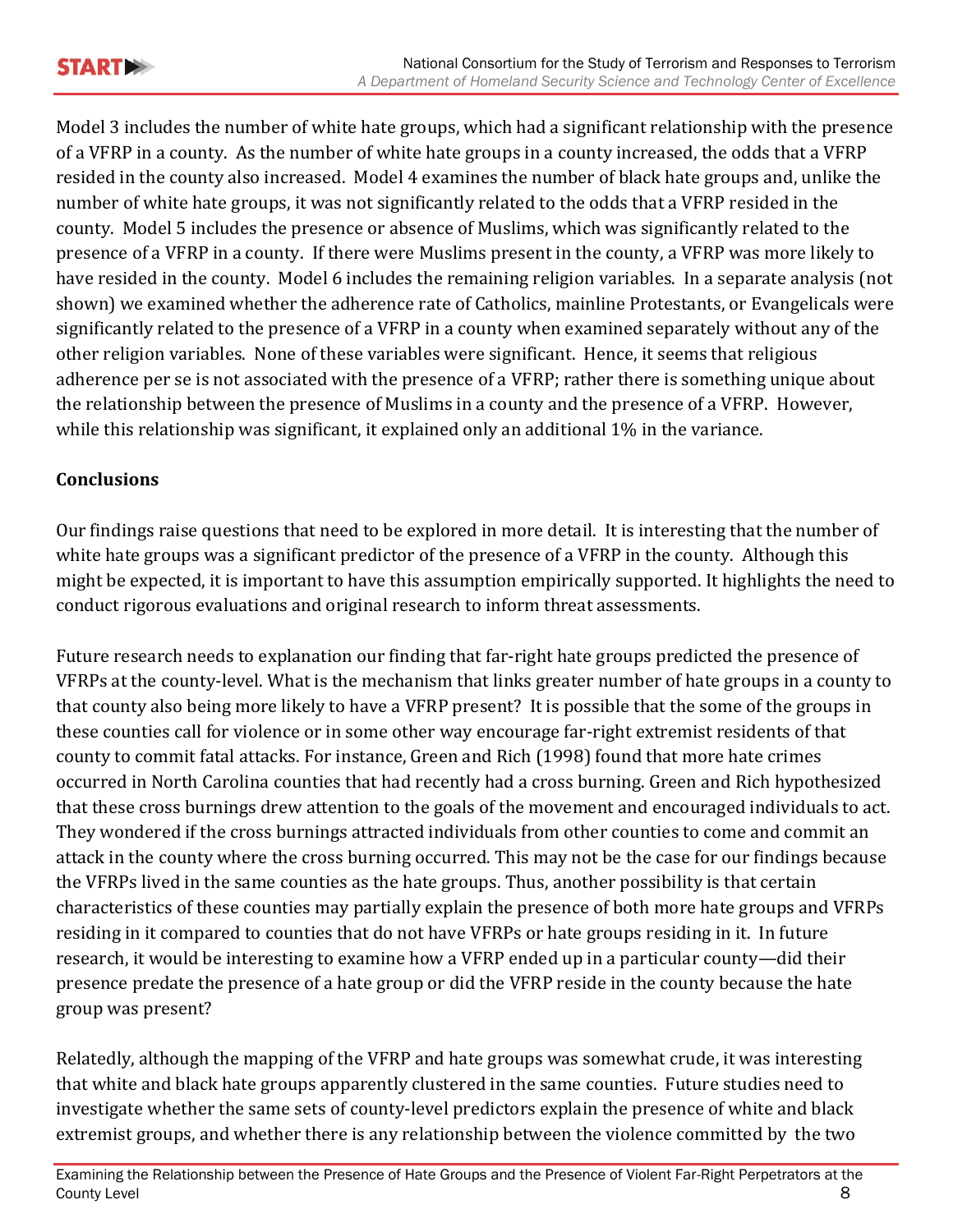types of groups. Further analysis can then be done that brings us closer to understanding under what conditions the presence of such groups are associated with violence.

Similar to other research (e.g., LaFree and Bersani 2012), it appears that our social disorganization measure helped explain the presence of a VFRP in a county. This finding is a consistent with a long line of prior research that has highlighted the importance of such measures in predicting violence and far-right extremism (Lipset and Raab 1977; Sampson et al 1997; Shaw and McKay 1942). Finally, finding that the presence of Muslims in a county was related to the presence of a VFRP was important. We wonder if Green, Strolovich and Wong's (1998) classic study of hate crimes in New York City could help shed light on this finding. Green et al. found that hate crimes were more likely in NYC districts that were increasing in minority populations. They speculated that young white men felt threatened by these changing demographics and committed hate crimes to defend their neighborhoods. In future work we will investigate if the mere presence of Muslims could be a proxy for other county conditions that could similarly be viewed as a threat to VFRPs belief systems. We are also in the process of identifying al-Qa'ida inspired groups and where they are present in the United States, as well as violent events committed by individuals who adhere to al-Qa'ida's ideology. We plan to then conduct similar analyses of that violent extremist ideology. We will investigate if the al-Qa'ida inspired events occur in the same counties where VFRPs reside. Green et al. in fact found in New York City that cross-sectionally anti-black and anti-white hate crimes correlated and "temporally these two monthly time series seem to follow a titfor-tat pattern" (Green at al 1998: 399). Thus, knowing whether there is a relationship between what should be unique events and highlighting the characteristics of places where both types of events occur would increase our understanding of ideological violence in the United States. As Green et al (1998: 400) note, "Questions such as these suggest a larger research program in which population flows and racial violence are studied in historical… perspective (e.g., Lieberson 1980; Horowitz 1985)… to develop and test more refined hypotheses about the conditions under which intergroup contact leads to violence."